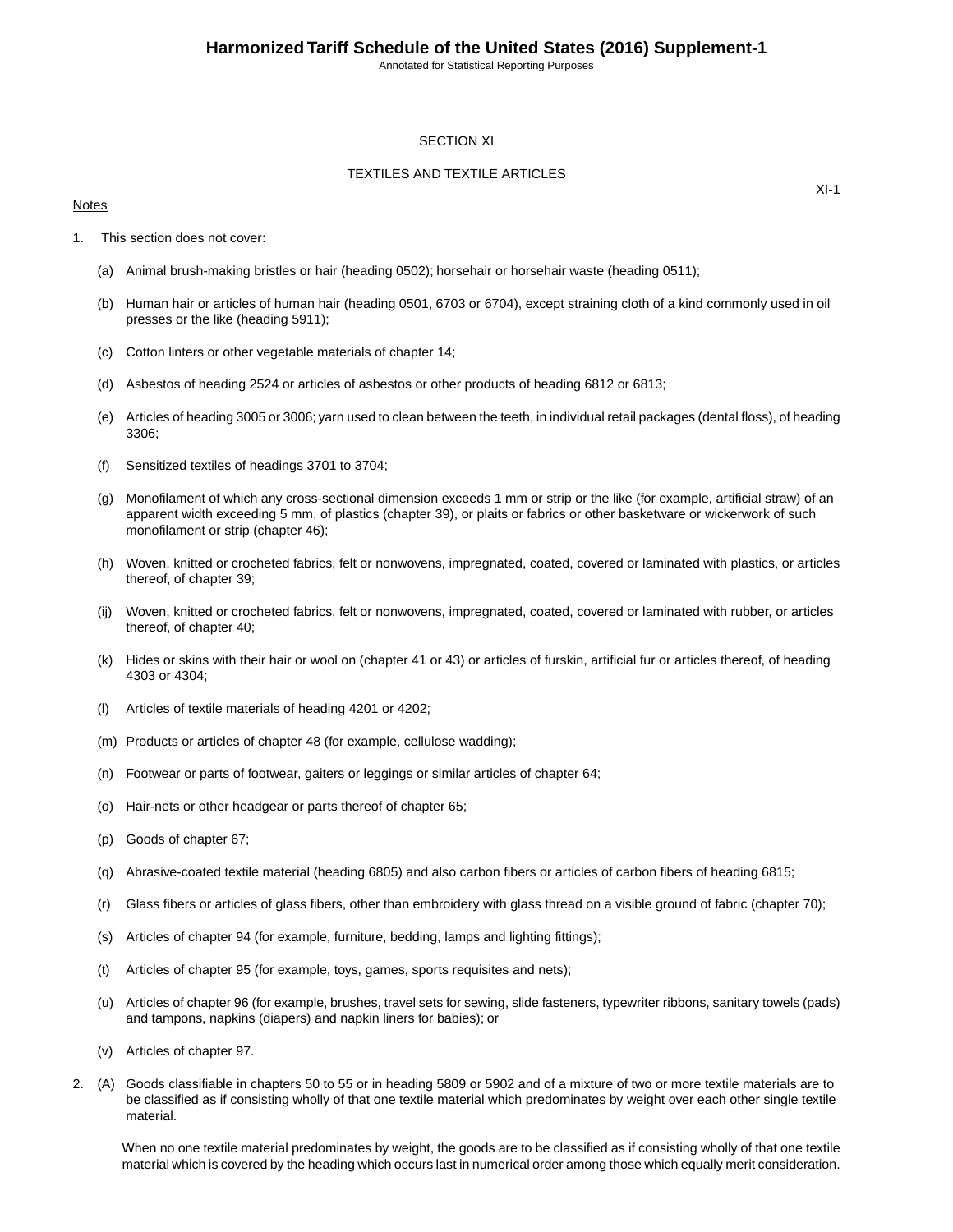Notes (con.)

- (B) For the purposes of the above rule:
	- (a) Gimped horsehair yarn (heading 5110) and metalized yarn (heading 5605) are to be treated as a single textile material the weight of which is to be taken as the aggregate of the weights of its components; for the classification of woven fabrics, metal thread is to be regarded as a textile material;
	- (b) The choice of appropriate heading shall be effected by determining first the chapter and then the applicable heading within that chapter, disregarding any materials not classified in that chapter;
	- (c) When both chapters 54 and 55 are involved with any other chapter, chapters 54 and 55 are to be treated as a single chapter;
	- (d) Where a chapter or a heading refers to goods of different textile materials, such materials are to be treated as a single textile material.
- (C) The provisions of paragraphs (A) and (B) above apply also to the yarns referred to in notes 3, 4, 5 or 6 below.
- 3. (A) For the purposes of this section, and subject to the exceptions in paragraph (B) below, yarns (single, multiple (folded) or cabled) of the following descriptions are to be treated as "twine, cordage, ropes and cables":
	- (a) Of silk or waste silk, measuring more than 20,000 decitex;
	- (b) Of man-made fibers (including yarn of two or more monofilaments of chapter 54), measuring more than 10,000 decitex;
	- (c) Of true hemp or flax:
		- (i) Polished or glazed, measuring 1,429 decitex or more; or
		- (ii) Not polished or glazed, measuring more than 20,000 decitex;
	- (d) Of coir, consisting of three or more plies;
	- (e) Of other vegetable fibers, measuring more than 20,000 decitex; or
	- (f) Reinforced with metal thread.
	- (B) Exceptions:
		- (a) Yarn of wool or other animal hair and paper yarn, other than yarn reinforced with metal thread;
		- (b) Man-made filament tow of chapter 55 and multifilament yarn without twist or with a twist of less than 5 turns per meter of chapter 54;
		- (c) Silkworm gut of heading 5006 and monofilaments of chapter 54;
		- (d) Metalized yarn of heading 5605; yarn reinforced with metal thread is subject to paragraph (A)(f) above; and
		- (e) Chenille yarn, gimped yarn and loop wale-yarn of heading 5606.
- 4. (A) For the purposes of chapters 50, 51, 52, 54 and 55, the expression "put up for retail sale" in relation to yarn means, subject to the exceptions in paragraph (B) below, yarn (single, multiple (folded) or cabled) put up:
	- (a) On cards, reels, tubes or similar supports, of a weight (including support) not exceeding:
		- (i) 85 g in the case of silk, waste silk or man-made filament yarn; or
		- (ii) 125 g in other cases;
	- (b) In balls, hanks or skeins of a weight not exceeding:
		- (i) 85 g in the case of man-made filament yarn of less than 3,000 decitex, silk or silk waste;
		- (ii) 125 g in the case of all other yarns of less than 2,000 decitex; or
		- (iii) 500 g in other cases;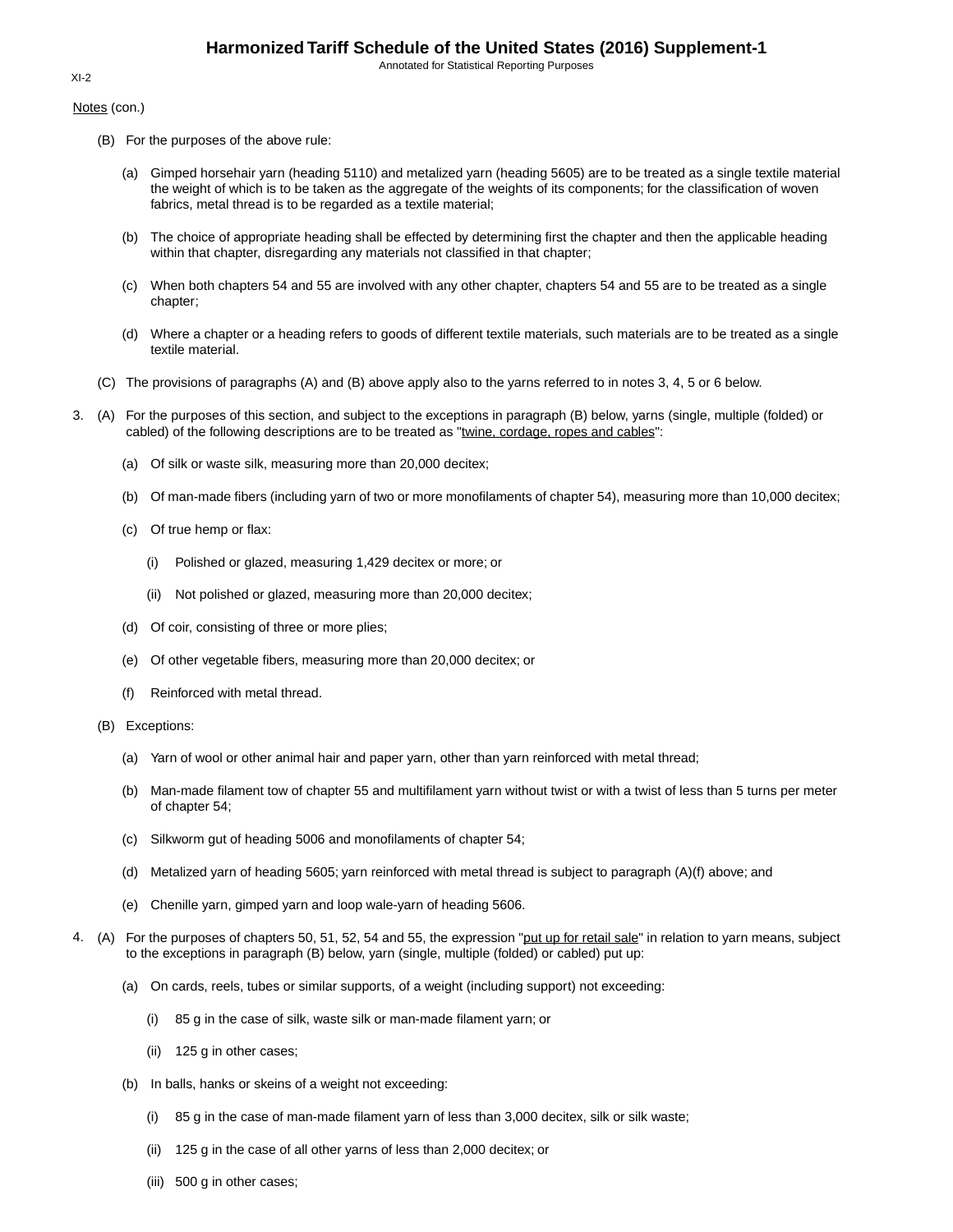#### Notes (con.)

- (c) In hanks or skeins comprising several smaller hanks or skeins separated by dividing threads which render them independent one of the other, each of uniform weight not exceeding:
	- (i) 85 g in the case of silk, waste silk or man-made filament yarn; or
	- (ii) 125 g in other cases.
- (B) Exceptions:
	- (a) Single yarn of any textile material, except:
		- (i) Single yarn of wool or fine animal hair, unbleached; and
		- (ii) Single yarn of wool or fine animal hair, bleached, dyed or printed, measuring more than 5,000 decitex;
	- (b) Multiple (folded) or cabled yarn, unbleached:
		- (i) Of silk or waste silk, however put up; or
		- (ii) Of other textile material except wool or fine animal hair, in hanks or skeins;
	- (c) Multiple (folded) or cabled yarn of silk or waste silk, bleached, dyed or printed, measuring 133 decitex or less; and
	- (d) Single, multiple (folded) or cabled yarn of any textile material:
		- (i) In cross-reeled hanks or skeins; or
		- (ii) Put up on supports or in some other manner indicating its use in the textile industry (for example, on cops, twisting mill tubes, pirns, conical bobbins or spindles, or reeled in the form of cocoons for embroidery looms).
- 5. For the purposes of headings 5204, 5401 and 5508, the expression "sewing thread" means multiple (folded) or cabled yarn:
	- (a) Put up on supports (for example, reels, tubes) of a weight (including support) not exceeding 1,000 g;
	- (b) Dressed for use as sewing thread; and
	- (c) With a final "Z" twist.
- 6. For the purposes of this section, the expression "high tenacity yarn" means yarn having a tenacity, expressed in cN/tex (centinewtons per tex), greater than the following:

| Multiple (folded) or cabled yarn of nylon or other polyamides, or of |  |
|----------------------------------------------------------------------|--|
|                                                                      |  |

Single, multiple (folded) or cabled yarn of viscose rayon..............................27 cN/tex

- 7. For the purposes of this section, the expression "made up" means:
	- (a) Cut otherwise than into squares or rectangles;
	- (b) Produced in the finished state, ready for use (or merely needing separation by cutting dividing threads) without sewing or other working (for example, certain dusters, towels, tablecloths, scarf squares, blankets);
	- (c) Cut to size and with at least one heat-sealed edge with a visibly tapered or compressed border and the other edges treated as described in any other subparagraph of this note, but excluding fabrics the cut edges of which have been prevented from unraveling by hot cutting or by other simple means;
	- (d) Hemmed or with rolled edges, or with a knotted fringe at any of the edges, but excluding fabrics the cut edges of which have been prevented from unraveling by whipping or by other simple means;
	- (e) Cut to size and having undergone a process of drawn thread work;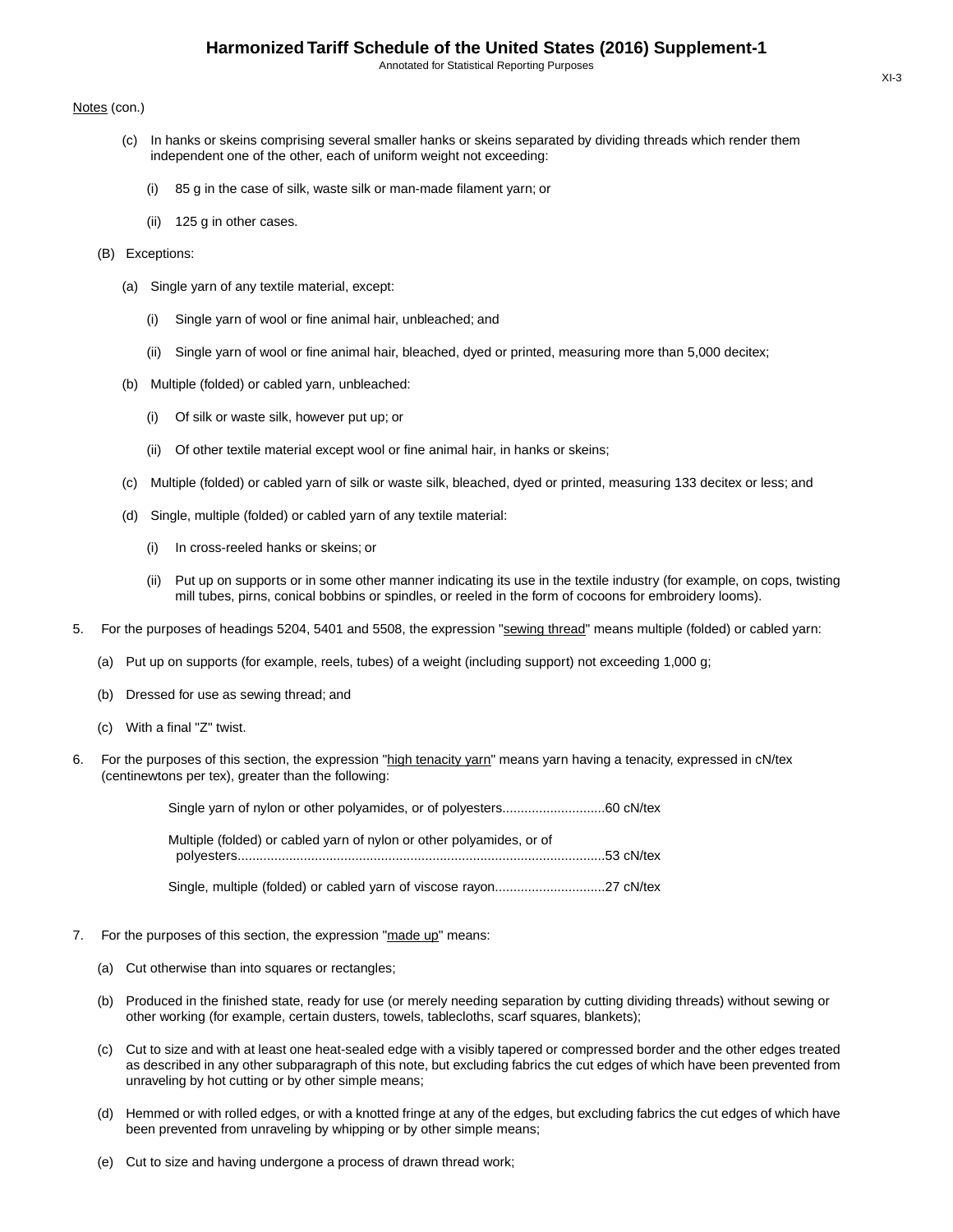Annotated for Statistical Reporting Purposes

Notes (con.)

- (f) Assembled by sewing, gumming or otherwise (other than piece goods consisting of two or more lengths of identical material joined end to end and piece goods composed of two or more textiles assembled in layers, whether or not padded); or
- (g) Knitted or crocheted to shape, whether presented as separate items or in the form of a number of items in the length.
- 8. For the purposes of chapters 50 to 60:
	- (a) Chapters 50 to 55 and 60 and, except where the context otherwise requires, chapters 56 to 59, do not apply to goods made up within the meaning of note 7 above; and
	- (b) Chapters 50 to 55 and 60 do not apply to goods of chapters 56 to 59.
- 9. The woven fabrics of chapters 50 to 55 include fabrics consisting of layers of parallel textile yarns superimposed on each other at acute or right angles. These layers are bonded at the intersections of the yarns by an adhesive or by thermal bonding.
- 10. Elastic products consisting of textile materials combined with rubber threads are classified in this section.
- 11. For the purposes of this section, the expression "impregnated" includes "dipped."
- 12. For the purposes of this section, the expression "polyamides" includes "aramids."
- 13. For the purposes of this Section and, where applicable, throughout the tariff schedule, the expression "elastomeric yarn" means filament yarn, including monofilament, of synthetic textile material, other than textured yarn, which does not break on being extended to three times its original length and which returns, after being extended to twice its original length, within a period of five minutes, to a length not greater than one and a half times its original length.
- 14. Unless the context otherwise requires, textile garments of different headings are to be classified in their own headings even if put up in sets for retail sale. For the purposes of this note, the expression "textile garments" means garments of headings 6101 to 6114 and headings 6201 to 6211.

#### Subheading Notes

- 1. In this section and, where applicable, throughout the tariff schedule, the following expressions have the meanings hereby assigned to them:
	- (a) Unbleached yarn

Yarn which:

- (i) Has the natural color of its constituent fibers and has not been bleached, dyed (whether or not in the mass) or printed; or
- (ii) Is of indeterminate color ("grey yarn"), manufactured from garnetted stock.

Such yarn may have been treated with a colorless dressing or fugitive dye (which disappears after simple washing with soap) and, in the case of man-made fibers, treated in the mass with delustering agents (for example, titanium dioxide).

(b) Bleached yarn

Yarn which:

- (i) Has undergone a bleaching process, is made of bleached fibers or, unless the context otherwise requires, has been dyed white (whether or not in the mass) or treated with a white dressing;
- (ii) Consists of a mixture of unbleached and bleached fibers; or
- (iii) Is multiple (folded) or cabled and consists of unbleached and bleached yarns.
- (c) Colored (dyed or printed) yarn

Yarn which:

(i) Is dyed (whether or not in the mass) other than white or in a fugitive color, or printed, or made from dyed or printed fibers;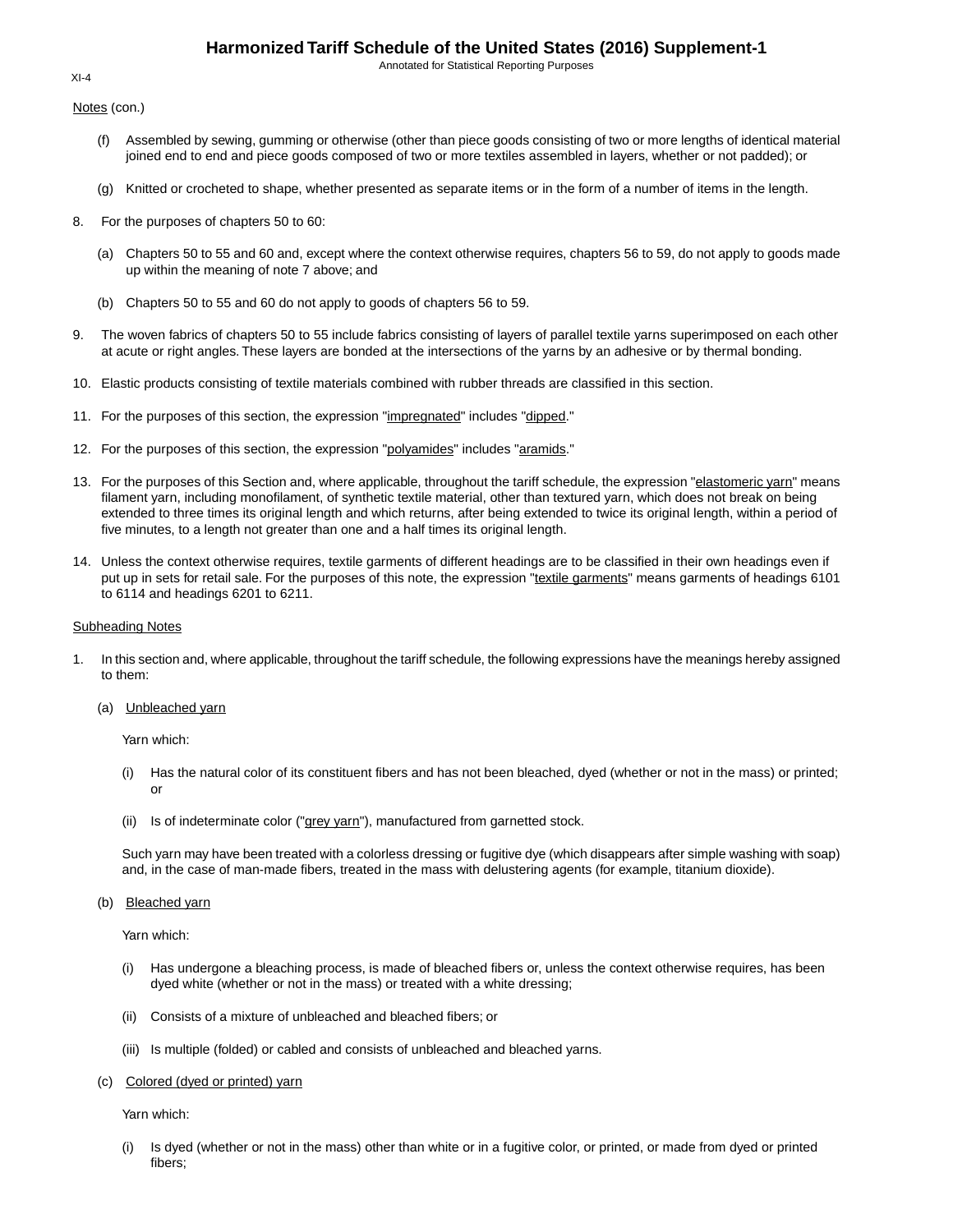#### Subheading Notes (con.)

- (ii) Consists of a mixture of dyed fibers of different colors or of a mixture of unbleached or bleached fibers with colored fibers (marl or mixture yarns), or is printed in one or more colors at intervals to give the impression of dots;
- (iii) Is obtained from slivers or rovings which have been printed; or
- (iv) Is multiple (folded) or cabled and consists of unbleached or bleached yarn and colored yarn.

The above definitions also apply, mutatis mutandis, to monofilament and to strip or the like of chapter 54.

(d) Unbleached woven fabric

Woven fabric made from unbleached yarn and which has not been bleached, dyed or printed. Such fabric may have been treated with a colorless dressing or a fugitive dye.

#### (e) Bleached woven fabric

Woven fabric which:

- (i) Has been bleached or, unless the context otherwise requires, dyed white or treated with a white dressing, in the piece;
- (ii) Consists of bleached yarn; or
- (iii) Consists of unbleached and bleached yarn.

#### (f) Dyed woven fabric

Woven fabric which:

- (i) Is dyed a single uniform color other than white (unless the context otherwise requires) or has been treated with a colored finish other than white (unless the context otherwise requires), in the piece; or
- (ii) Consists of colored yarn of a single uniform color.
- (g) Woven fabric of yarns of different colors

Woven fabric (other than printed woven fabric) which:

- (i) Consists of yarns of different colors or yarns of different shades of the same color (other than the natural color of the constituent fibers);
- (ii) Consists of unbleached or bleached yarn and colored yarn; or
- (iii) Consists of marl or mixture yarns.
- (In all cases, the yarn used in selvages and piece ends is not taken into consideration.)
- (h) Printed woven fabric

Woven fabric which has been printed in the piece, whether or not made from yarns of different colors.

(The following are also regarded as printed woven fabrics: woven fabrics bearing designs made, for example, with a brush or spray gun, by means of transfer paper, by flocking or by the batik process.)

The definitions at (d) to (h) above apply, mutatis mutandis , to knitted or crocheted fabrics.

(ij) Plain weave

A fabric construction in which each yarn of the weft passes alternately over and under successive yarns of the warp and each yarn of the warp passes alternately over and under successive yarns of the weft.

The definitions at (d) to (h) above apply, mutatis mutandis, to knitted or crocheted fabrics.

2. (A) Products of chapters 56 to 63 containing two or more textile materials are to be regarded as consisting wholly of that textile material which would be selected under note 2 to this section for the classification of a product of chapters 50 to 55 or of heading 5809 consisting of the same textile materials.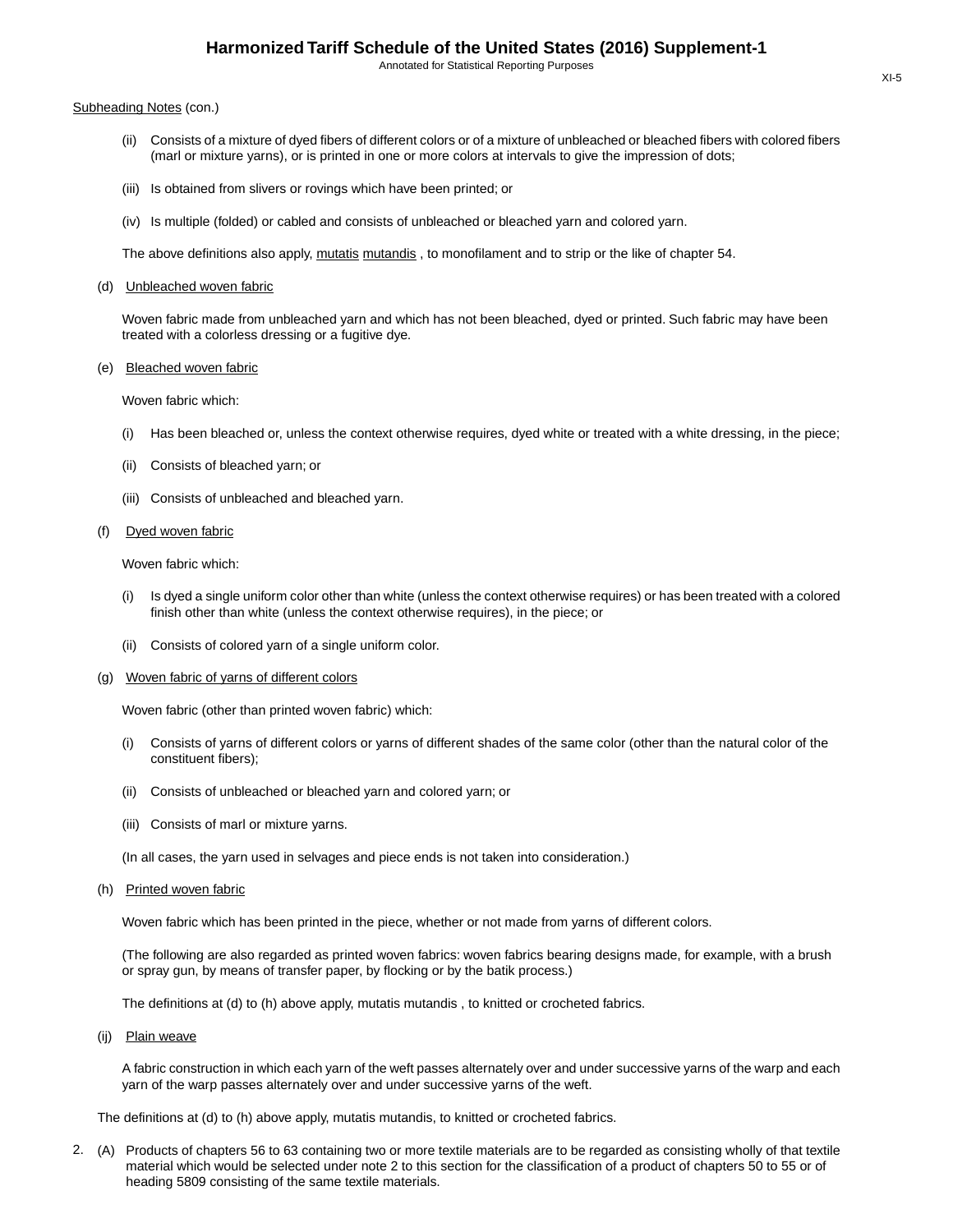Subheading Notes (con.)

- (B) For the application of this rule:
	- (a) Where appropriate, only the part which determines the classification under general interpretative rule 3 shall be taken into account;
	- (b) In the case of textile products consisting of a ground fabric and a pile or looped surface no account shall be taken of the ground fabric;
	- (c) In the case of embroidery of heading 5810 and goods thereof, only the ground fabric shall be taken into account. However, embroidery without visible ground, and goods thereof, shall be classified with reference to the embroidering threads alone.

## Additional U.S. Notes

- 1. In the case of each provision in the tariff schedule on which the United States has agreed to reduce the rate of duty, pursuant to a trade agreement entered into under section 101 of the Trade Act of 1974 before January 3, 1980, on any cotton, wool or man-made fiber textile product as defined in the Arrangement Regarding International Trade in Textiles, as extended on December 14, 1977 (the Arrangement), if the Arrangement, or a substitute arrangement, including unilateral import restrictions or bilateral agreements, determined by the President to be suitable, ceases to be in effect with respect to the United States before the total reduction in the rate of duty for such provision under sections 101 and 109 of the Trade Act of 1974 has become effective, then the President shall proclaim the rate of duty in rate column 1 for such provision existing on January 1, 1975, to be the rate of duty effective, with respect to articles entered or withdrawn from warehouse for consumption, within 30 days after such cessation and until the President proclaims the continuation of such reduction under the next sentence. If subsequently the Arrangement or a substitute arrangement, including unilateral import restrictions or bilateral agreements, determined by the President to be suitable, is in effect with respect to the United States, then the President shall proclaim the continuation of the reduction of such rate of duty pursuant to such trade agreement. For purposes of section 109(c)(2) of the Trade Act of 1974, any time when a rate of duty existing on January 1, 1975, is in effect under this note shall be time when part of such reduction is not in effect by reason of legislation of the United States or action thereunder.
- 2. The term "Certified hand-loomed and folklore" as used with respect to products provided for in the tariff schedule, refers to such products as have been certified, in accordance with procedures established by the United States Trade Representative pursuant to international understandings, by an official of a government agency of the country where the products were produced, to have been so made.
- 3. (a) The rate of duty in the "Special" subcolumn of rates of duty column 1 followed by the symbol "CA" in parentheses shall apply to imports from Canada, up to the annual quantities specified in subdivision (f) of this note, of apparel goods provided for in chapters 61 and 62 that are both cut (or knit to shape) and sewn or otherwise assembled in the territory of a NAFTA party from fabric or yarn produced or obtained outside the territory of one of the NAFTA parties.
	- (b) The rate of duty in the "Special"subcolumn of rates of duty column 1 followed by the symbol "MX" in parentheses shall apply to imports from Mexico, up to the annual quantities specified in subdivisions (g)(i) of this note, of apparel goods provided for in chapters 61 and 62 that are both cut (or knit to shape) and sewn or otherwise assembled in the territory of a NAFTA party from fabric or yarn produced or obtained outside the territory of one of the NAFTA parties.
	- (c) The rate of duty in the "Special" subcolumn of rates of duty column 1 followed by the symbol "MX" in parentheses shall apply to imports from Mexico, up to the annual quantities specified in subdivision (g)(ii) of this note, of textile or apparel goods provided for in chapters 61, 62 and 63 that are sewn or otherwise assembled in the territory of Mexico, from fabric cut in the territory of the United States, such fabric having been knit or woven outside the territory of the United States or Mexico, which (i) were exported from the United States in condition ready for assembly without further fabrication, (ii) have not lost their physical identity in such articles by change in form, shape or otherwise, and (iii) have not been advanced in value or improved in condition in Mexico except by being assembled and except by operations incidental to the assembly process. This subdivision shall not apply after quantitative restrictions established pursuant to the Multifiber Arrangement or any successor agreement are terminated. [ **Compiler's Note** :The quantitative restrictions of the Multifiber Arrangement terminated on January 1, 2005.]
	- (d) Notwithstanding the provisions of subdivisions (b) and (c) of this note, the rate of duty in the "Special" subcolumn of rates of duty column 1 followed by the symbol "MX" in parentheses shall not apply to imports from Mexico of the following:
		- (i) apparel goods provided for in chapters 61 and 62, in which the fabric that determines the tariff classification of the good is classified in one of the following subheadings--
			- (A) blue denim: subheadings 5209.42, 5211.42, 5212.24.60 and 5514.32.00; and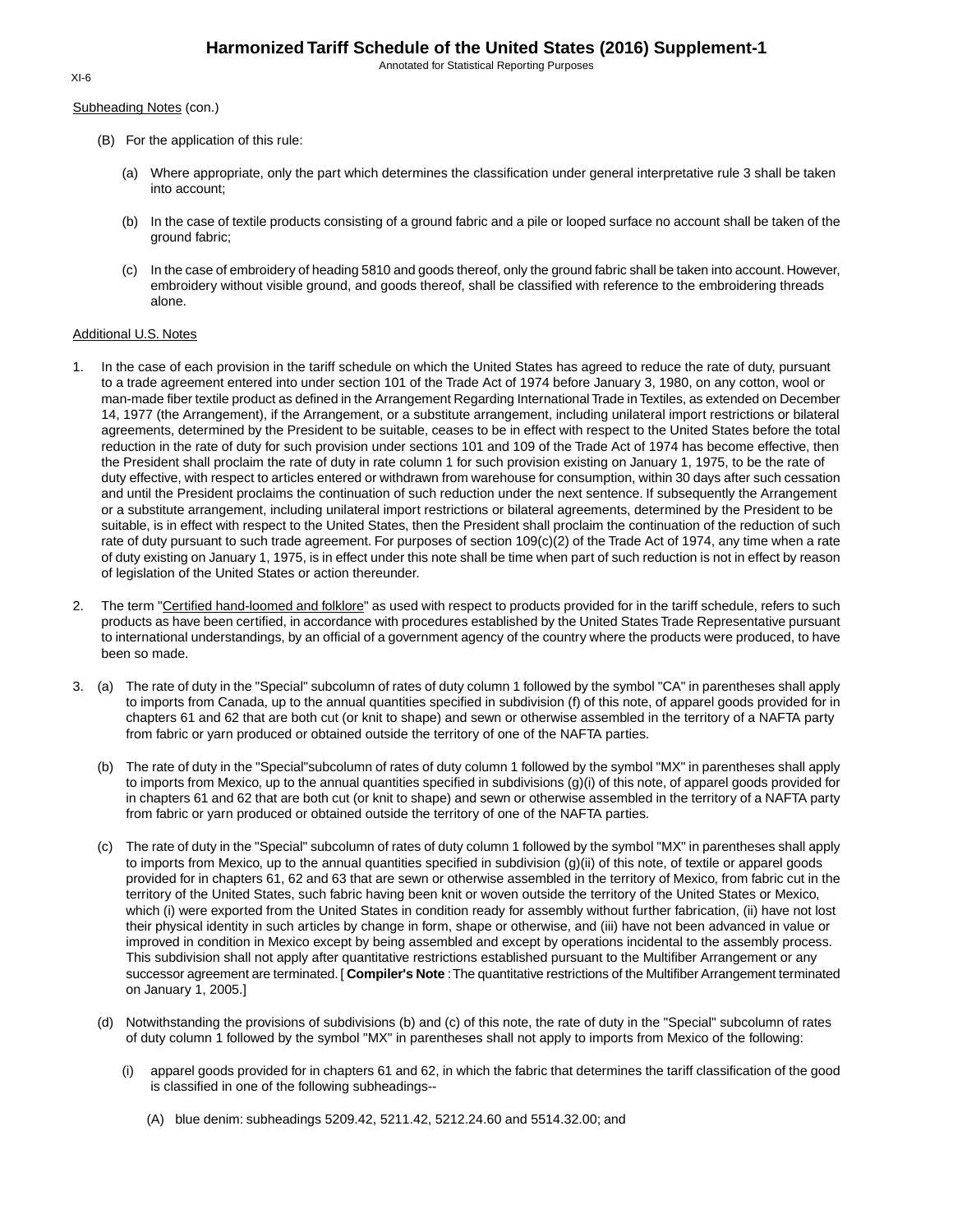Additional U.S. Notes (con.)

- (B) fabric woven as plain weave where two or more warp ends are woven as one (oxford cloth) or average yarn number less than 135 metric number: subheadings 5208.19, 5208.29, 5208.39, 5208.49, 5208.59, 5210.19, 5210.29, 5210.39, 5210.49, 5210.59, 5512.11, 5512.19, 5513.13, 5513.23, 5513.33, and 5513.43;
- (ii) apparel goods provided for in subheadings 6107.11.00, 6107.12.00, 6109.10.00 and 6109.90 if such goods are composed chiefly of circular knit fabric of yarn number equal to or less than 100 metric number; and
- (iii) sweaters provided for in subheading 6110.30 and goods of these subheadings that are classified as parts of ensembles in subheading 6103.23 or 6104.23.
- (e) Notwithstanding the provisions of subdivision (b) of this note, the rate of duty in the "Special" subcolumn of rates of duty column 1 followed by the symbol "MX" in parentheses shall not apply to imports from Mexico of apparel goods provided for in subheadings 6108.21 and 6108.22 if such goods are composed chiefly of circular knit fabric of yarn number equal to or less than 100 metric number.
- (f) The annual quota limits for imports from Canada under subdivision (a) of this note shall be as follows:
	- (i) cotton or man-made fiber apparel:

| 1999 and subsequent years88,326,464 SME |  |
|-----------------------------------------|--|

Of the annual quota limits for imports from Canada of cotton or man-made fiber apparel listed in this subdivision, no more than the quantities listed below shall be made from fabrics which are knit or woven in territory outside of a NAFTA party:

| 1999 and subsequent years63,060,603 SME |  |
|-----------------------------------------|--|

(ii) wool apparel:

| 1999 and subsequent years5,325,413 SME |  |
|----------------------------------------|--|

Of the annual quota limits for imports from Canada of wool apparel listed in this subdivision, no more than 5,016,780 SME shall be men's or boys' wool suits of apparel category 443.

- (g) The annual quota limits for imports from Mexico, on or after January 1, 1994, shall be as follows:
	- (i) of goods under subdivision (b) of this note--
		- (A) cotton or man-made fiber apparel: 45,000,000 SME
		- (B) wool apparel: 1,500,000 SME
	- (ii) of goods under subdivision (c) of this note: 25,000,000 SME
- (h) As used in this note, the term "SME" means square meter equivalent as determined in accordance with the conversion factors set out in schedule 3.1.3 to Annex 300-B of the NAFTA.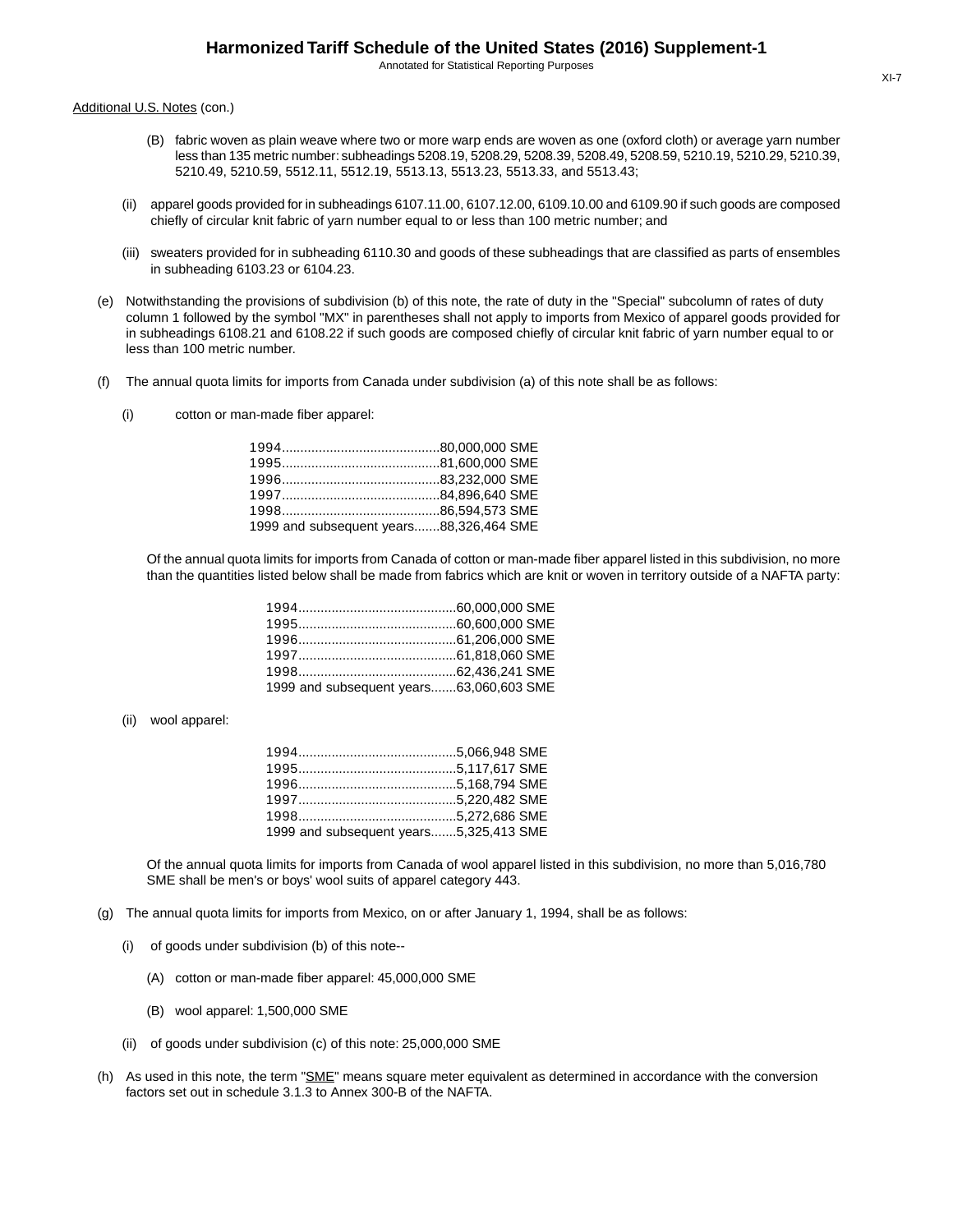Annotated for Statistical Reporting Purposes

Additional U.S. Notes (con.)

- 4. (a) The rate of duty in the "Special" subcolumn of rates of duty column 1 followed by the symbol "CA" in parentheses shall apply to imports from Canada, up to the annual quantities specified in subdivision (c) of this note, of cotton or man-made fiber fabric and cotton or man-made fiber made-up textile goods provided for in chapters 52 through 55 (excluding goods containing 36 percent or more by weight of wool or fine animal hair), 58, 60 and 63, that are woven or knit in the territory of a NAFTA party from yarn produced or obtained outside the territory of one of the NAFTA parties, or knit in the territory of a NAFTA party from yarn spun in the territory of a NAFTA party from fiber produced or obtained outside the territory of one of the NAFTA parties, and to goods of subheading 9404.90 that are finished and cut and sewn or otherwise assembled from fabrics of subheadings 5208.11 through 5208.29, 5209.11 through 5209.29, 5210.11 through 5210.29, 5211.11 through 5211.29, 5212.11, 5212.12, 5212.21, 5212.22, 5407.41, 5407.51, 5407.71, 5407.81, 5407.91, 5408.21, 5408.31, 5512.11, 5512.21, 5512.91, 5513.11 through 5513.19, 5514.11 through 5514.19, 5516.11, 5516.21, 5516.31, 5516.41 or 5516.91 produced or obtained outside the territory of one of the NAFTA parties.
	- (b) The rate of duty in the "Special"subcolumn of rates of duty column 1 followed by the symbol "MX" in parentheses shall apply to imports from Mexico, up to the annual quantities specified in subdivision (d) of this note, of cotton or man-made fiber fabric and cotton or man-made fiber made-up textile goods provided for in chapters 52 through 55 (excluding goods containing 36 percent or more by weight of wool or fine animal hair), 58, 60 and 63, that are woven or knit in the territory of a NAFTA party from yarn produced or obtained outside the territory of one of the NAFTA parties, or knit in the territory of a NAFTA party from yarn spun in the territory of a NAFTA party from fiber produced or obtained outside the territory of one of the NAFTA parties, and to goods of subheading 9404.90 that are finished and cut and sewn or otherwise assembled from fabrics of subheadings 5208.11 through 5208.29, 5209.11 through 5209.29, 5210.11 through 5210.29, 5211.11 through 5211.29, 5212.11, 5212.12, 5212.21, 5212.22, 5407.41, 5407.51, 5407.71, 5407.81, 5407.91, 5408.21, 5408.31, 5512.11, 5512.21, 5512.91, 5513.11 through 5513.19, 5514.11 through 5514.19, 5516.11, 5516.21, 5516.31, 5516.41 or 5516.91 produced or obtained outside the territory of one of the NAFTA parties.
	- (c) The annual quota limits for imports from Canada under subdivision (a) of this note shall be as follows:

| 1999 and subsequent years71,765,252 SME |  |
|-----------------------------------------|--|

Of the annual quantity of imports from Canada listed in this subdivision, no more than the quantity listed below may be in goods of chapters 52 through 55, 58 and 63 (other than subheading 6302.10, 6302.40, 6303.11, 6303.12, 6303.19, 6304.11 or 6304.91); and, of the annual quantity of imports from Canada listed in this subdivision, no more than the quantity listed below may be in goods of chapter 60 and subheading 6302.10, 6302.40, 6303.11, 6303.12, 6303.19, 6304.11 or 6304.91:

| 1999 and subsequent years38,642,828 SME |  |
|-----------------------------------------|--|

For purposes of this subdivision, the number of SME that will be counted against the quota level on imports from Canada shall be:

- (i) for textile goods that are not originating because certain non-originating textile materials do not undergo the applicable change in tariff classification set out in subdivision (t) of general note 12 for that good, but where such materials are 50 percent or less by weight of the materials of that good, only 50 percent of the SME for that good; and
- (ii) for textile goods that are not originating because certain non-originating textile materials do not undergo the applicable change in tariff classification set out in subdivision (t) of general note 12 for that good, but where such materials are more than 50 percent by weight of the materials of that good, 100 percent of the SME for that good.
- (d) The annual quota limits for imports from Mexico under subdivision (b) of this note shall be 24,000,000 SME.

Of the 24,000,000 SME annual quantity of imports from Mexico under this subdivision, no more than 18,000,000 SME may be in goods of chapter 60 and subheading 6302.10, 6302.40, 6303.11, 6303.12, 6303.19, 6304.11 or 6304.91; and no more than 6,000,000 may be in goods of chapters 52 through 55, 58 and 63 (other than subheading 6302.10, 6302.40, 6303.11, 6303.12, 6303.19, 6304.11 or 6304.91).

(e) As used in this note, the term "SME" means square meter equivalent as determined in accordance with the conversion factors set out in schedule 3.1.3 to Annex 300-B of the NAFTA.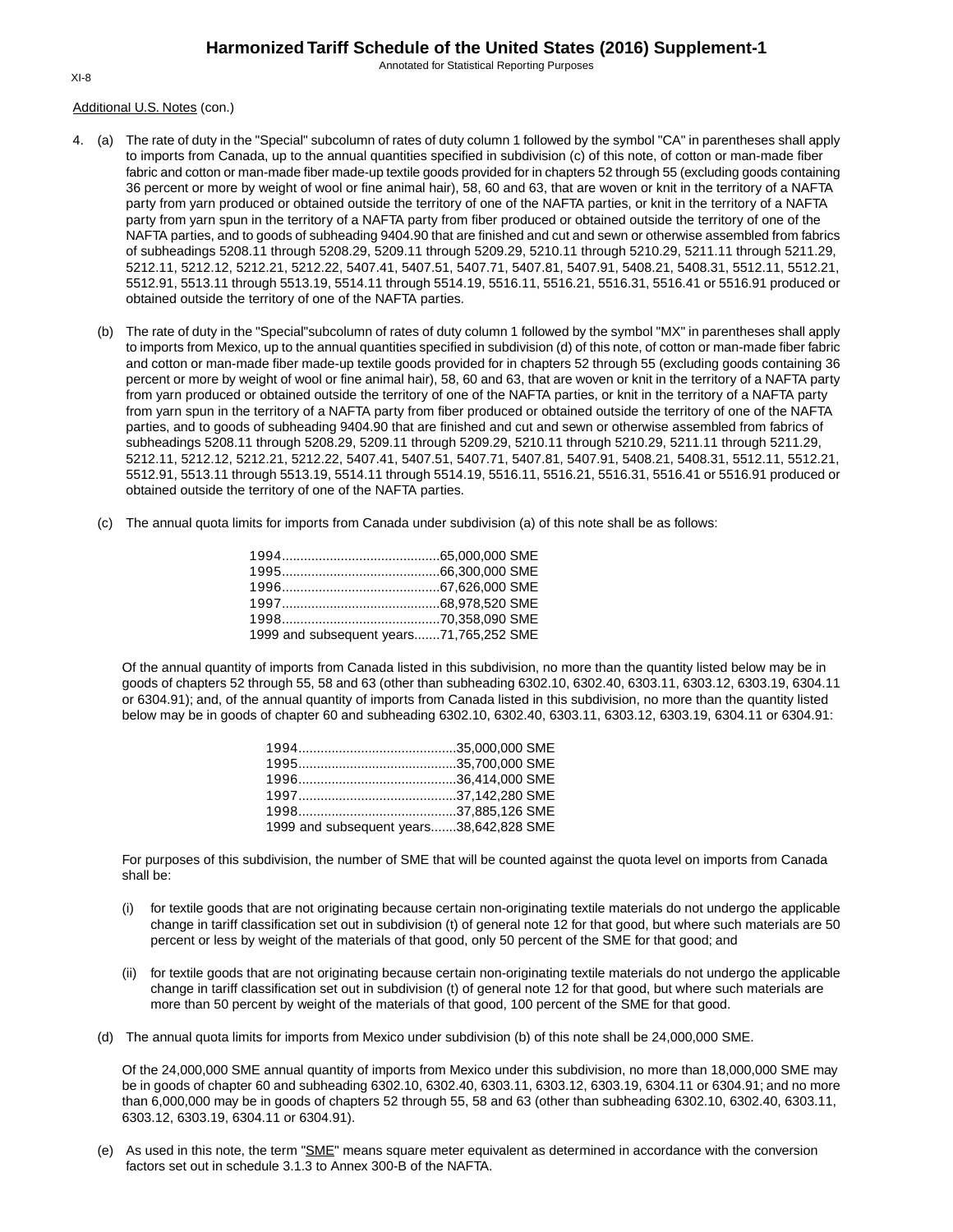Additional U.S. Notes (con.)

- 5. (a) The rate of duty in the "Special" subcolumn of rates of duty column 1 followed by the symbol "CA" in parentheses shall apply to imports from Canada, up to the annual quantities specified in subdivision (c) of this note, of cotton or man-made fibers yarns provided for in headings 5205 through 5207 or 5509 through 5511 that are spun in the territory of a NAFTA party from fiber of headings 5201 through 5203 or 5501 through 5507, produced or obtained outside the territory of one of the NAFTA parties.
	- (b) The rate of duty in the "Special" subcolumn of rates of duty column 1 followed by the symbol "MX" in parentheses shall apply to imports from Mexico, up to the annual quantities specified in subdivision (d) of this note, of cotton or man-made fibers yarns provided for in headings 5205 through 5207 or 5509 through 5511 that are spun in the territory of a NAFTA party from fiber of headings 5201 through 5203 or 5501 through 5507, produced or obtained outside the territory of one of the NAFTA parties.
	- (c) The annual quota limits for imports from Canada under subdivision (a) of this note shall be as follows:

| 1999 and subsequent years11,813,665 kg |  |
|----------------------------------------|--|

- (d) The annual quota limits for imports from Mexico under subdivision (b) of this note shall be 1,000,000 kg.
- 6. Textile or apparel goods that enter the territory of the United States under the provisions of additional U.S. note 3, 4 or 5 to this section shall not be considered to be originating goods as provided in general note 12 to the tariff schedule.

### Statistical Notes

- 1. Restraints under the Arrangement regarding International Trade in Textiles may not apply to developing country exports of "hand-loomed and folklore products" which have been certified, in accordance with procedures established by the Committee for the Implementation of Textile Agreements pursuant to international understandings, by an official of a government agency of the country where the products were produced, to have been so made. The importer is required to identify such certified products on the entry summary or withdrawal forms by placing the symbol "F" as a prefix to the appropriate 10-digit statistical reporting number.
- 2. For the purposes of the Tariff Schedule:
	- (a) The term "subject to cotton restraints" means articles in which:
		- (i) The cotton component equals or exceeds 50 percent by weight of all the component fibers thereof; or
		- (ii) The cotton and any wool, fine animal hair or man-made fibers in the aggregate equals or exceeds 50 percent by weight of all the component fibers thereof and the cotton component equals or exceeds the weight of each of the wool (including fine animal hair) and man-made fiber components.
	- (b) The term "subject to wool restraints" means articles not provided for in (a) above and in which the wool (including fine animal hair) component exceeds 17 percent by weight of all the component fibers thereof.
	- (c) The term "subject to man-made fiber restraints" means articles not provided for in (a) or (b) above and the man-made fiber component, or the man-made fibers and any cotton, wool or fine animal hair in the aggregate, equals or exceeds 50 percent by weight of all the component fibers thereof.

For the application of this note, where appropriate, only the part of the product which determines the classification under general interpretive rule 3 shall be taken into account.

- 3. As a convenient cross-reference, each of the textile categories (or groupings) used by the United States in monitoring shipments of these products and to administer the United States textile trade agreements programs is listed in the schedule following the appropriate 10-digit description.
- 4. Entries of all textile and apparel products that are both (a) imported from Canada or from Mexico and (b) described in additional U.S. notes 3 (other than subdivision (c)), 4 and 5 to section XI must contain (i) the appropriate 10-digit statistical reporting number from and units of quantity specified in section XI for such goods, and (ii) the correct 8-digit special statistical reporting number applicable to such goods and the square meter equivalent of the goods being entered, determined in accordance with such additional U.S. notes. The special statistical reporting numbers are set forth at the end of chapter 99 of this schedule. For goods described in subdivision (c) of additional U.S. note 3, see heading 9802.00.80.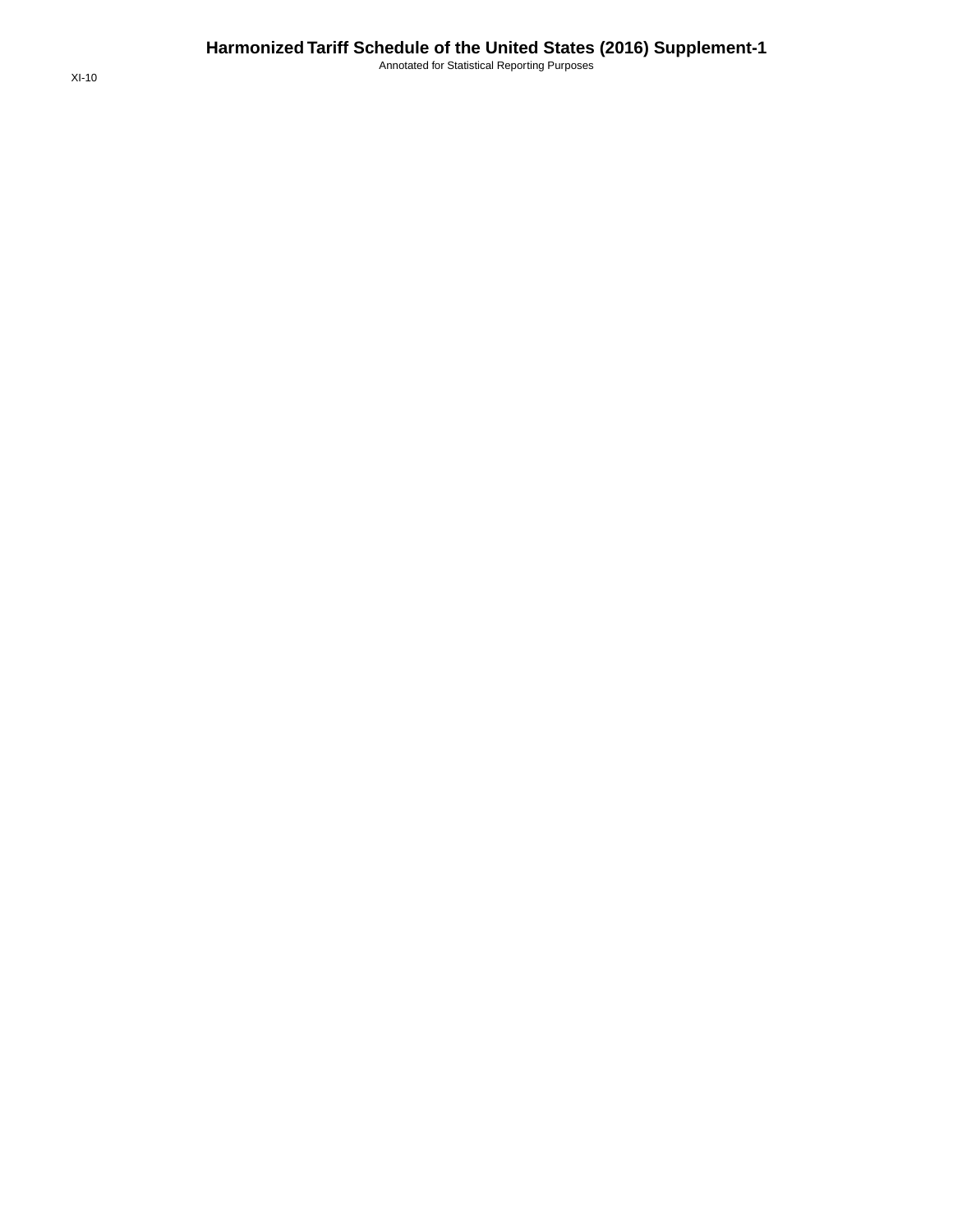Annotated for Statistical Reporting Purposes

CHAPTER 50

SILK

XI 50-1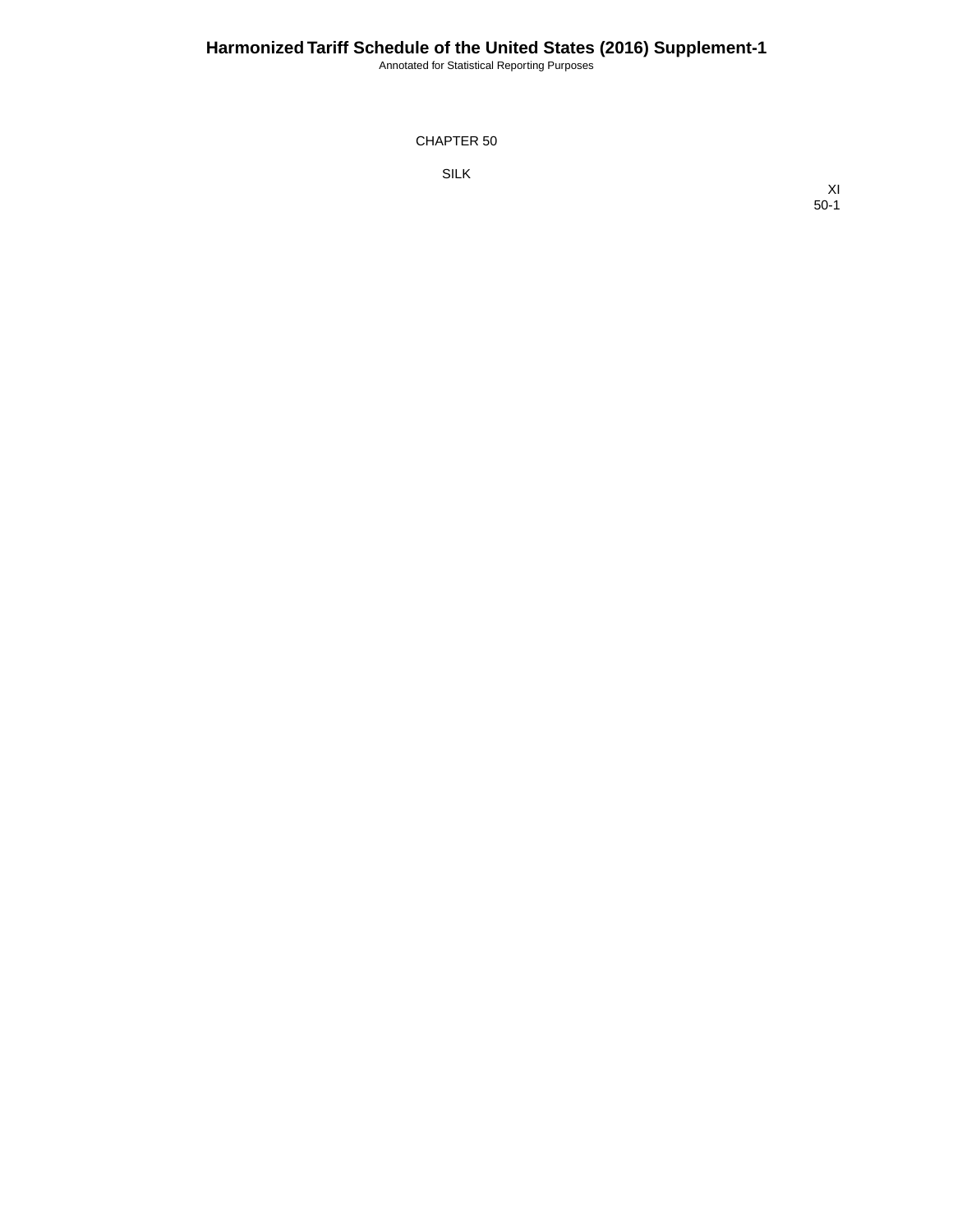Annotated for Statistical Reporting Purposes

| Heading/      | Stat.       |                                                                                 | Unit                       |         | Rates of Duty                                                                                  |                |
|---------------|-------------|---------------------------------------------------------------------------------|----------------------------|---------|------------------------------------------------------------------------------------------------|----------------|
| Subheading    | Suf-<br>fix | <b>Article Description</b>                                                      | of<br>Quantity             | General | $\mathbf{1}$<br>Special                                                                        | $\overline{2}$ |
|               |             |                                                                                 |                            |         |                                                                                                | Free           |
|               |             |                                                                                 |                            |         |                                                                                                | Free           |
| 5003.00       |             | Silk waste (including cocoons unsuitable for reeling, yarn waste                |                            |         |                                                                                                |                |
|               |             | and garnetted stock):                                                           |                            |         |                                                                                                |                |
| 5003.00.10 00 |             |                                                                                 |                            |         |                                                                                                | Free           |
| 5003.00.90 00 |             |                                                                                 |                            |         | Free(A, AU, BH, CA, 50%                                                                        |                |
|               |             |                                                                                 |                            |         | CL, CO, D, E, , IL,<br>JO, KR, MA, MX,<br>OM, P, PA, PE,<br>SG)                                |                |
|               |             | 5004.00.00   00 Silk yarn (other than yarn spun from silk waste) not put up for |                            |         |                                                                                                | 40%            |
| 5005.00.00    |             | Yarn spun from silk waste, not put up for retail sale   Free                    |                            |         |                                                                                                | 50%            |
|               | 10          | Containing 85 percent or more by weight of silk or silk                         |                            |         |                                                                                                |                |
|               |             |                                                                                 |                            |         |                                                                                                |                |
|               | 90          |                                                                                 |                            |         |                                                                                                |                |
| 5006.00       |             | Silk yarn and yarn spun from silk waste, put up for retail sale;                |                            |         |                                                                                                |                |
| 5006.00.10 00 |             | silkworm gut:<br>Containing 85 percent or more by weight of silk or silk        |                            |         |                                                                                                |                |
|               |             |                                                                                 | kg Free                    |         |                                                                                                | 40%            |
| 5006.00.90 00 |             |                                                                                 |                            |         |                                                                                                | 40%            |
| 5007          |             | Woven fabrics of silk or of silk waste:                                         |                            |         |                                                                                                |                |
| 5007.10       |             | Fabrics of noil silk:                                                           |                            |         |                                                                                                |                |
| 5007.10.30    |             | Containing 85 percent or more by weight of silk or silk                         |                            |         |                                                                                                |                |
|               |             |                                                                                 |                            |         | Free (A, AU, BH,<br>CA, CL, CO, D, E,<br>IL, JO, KR, MA,<br>MX, OM, P, PA,<br>PE, SG)          | 90%            |
|               |             | Not jacquard woven:                                                             |                            |         |                                                                                                |                |
|               | 20          |                                                                                 | m <sup>2</sup>             |         |                                                                                                |                |
|               |             |                                                                                 | kg                         |         |                                                                                                |                |
|               | 40          |                                                                                 | $\mathsf{m}^2$<br>kg       |         |                                                                                                |                |
|               | 90          |                                                                                 | m <sup>2</sup>             |         |                                                                                                |                |
|               |             |                                                                                 | kg                         |         |                                                                                                |                |
| 5007.10.60    |             |                                                                                 |                            | 3.9%    | Free (AU, BH, CA, 90%<br>CL, CO, E <sup>*</sup> , IL, JO,<br>KR, MA, MX, OM,<br>P, PA, PE, SG) |                |
|               |             | Subject to cotton restraints or to man-made fiber                               |                            |         |                                                                                                |                |
|               | 10          | restraints:<br>Of yarns of different colors (218)                               | $\mathsf{Im}^2$            |         |                                                                                                |                |
|               |             |                                                                                 | kg                         |         |                                                                                                |                |
|               | 20          |                                                                                 | m <sup>2</sup>             |         |                                                                                                |                |
|               | 30          |                                                                                 | kg<br>m <sup>2</sup><br>kg |         |                                                                                                |                |
|               | 90          |                                                                                 | m <sup>2</sup><br>kg       |         |                                                                                                |                |
|               |             |                                                                                 |                            |         |                                                                                                |                |
|               |             |                                                                                 |                            |         |                                                                                                |                |

XI 50-2